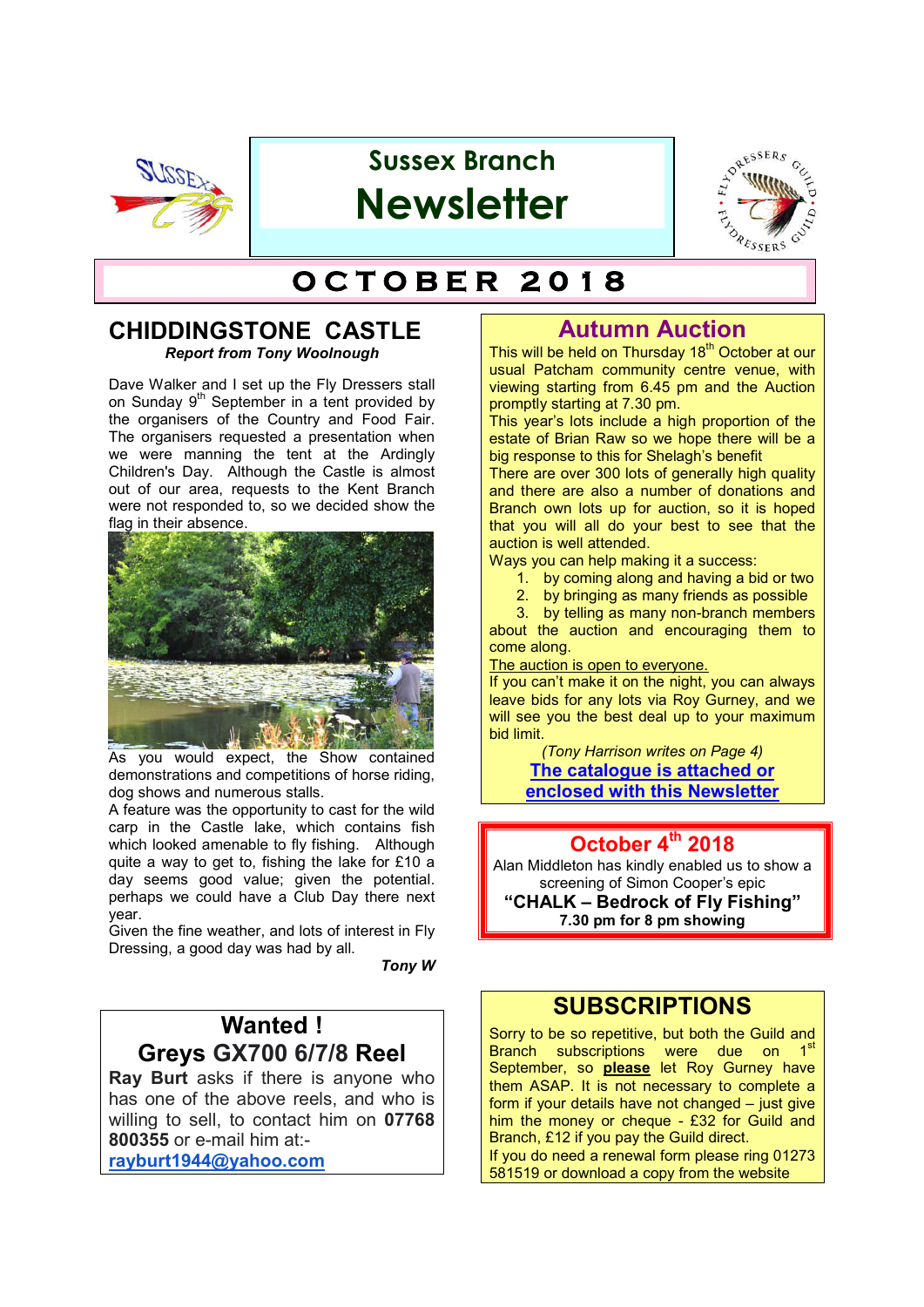## **TROPHY DAY DUNCTON MILL-Sunday 28<sup>th</sup> October Book your place now!**

This is our premier event when a multitude of trophies are up for grabs. Get your entry in now to **Peter Winder: phone 01273 973499, e-mail peter.winder@btinternet.com**

or Roy Gurney on 01273 581519, e-mail fdgsussex@gmail.com

# **Alan Middleton**

Alan stepped in at the last moment to give the first contribution to our Speaker's Nights, giving a highly entertaining insight into the art(?) of dying fur and feather.



The first thing we learnt was that it is better to do this in the kitchen when " 'er indoors" is not around! To get the best results for dying, it is generally better bleach the fur or feather, using propriety hair bleach (the stronger the better).

Good quality dyes, such as those from Veniard, which give colour shades applicable to fly tying, are essential. Picric acid (available only from retired chemical traders!) was mentioned as the best yellow dye, but should be treated with great care to avoid blowing up the kitchen!



A most enjoyable, informative and amusing evening, when Alan gave valuable instruction with great wit.

## *Chairman's Chat*

Here we have some good advice for Fisheries Engineers (from those who do not know) namely build a rock ramp to form a fish pass. What a good idea! This will be a green solution and mimic a natural river, i.e. form a stretch of rapids; this will allow all species of fish to ascend an obstruction. The ramp design is at a comparatively shallow gradient of 1:20.

If available, it can be formed in local rock and provide a picturesque solution to the problem if fish ascend.



#### ROCK RAMP

Of course there are some problems; namely, it is very difficult to design structurally. Water may flow through the rocks and dry out the pass, flood flows can dislodge rocks. I should point out that we did not design any of these structures.

That is not all - how do you carry out hydraulic calculations of flows between the rocks – they all vary in shape and size? An Alaskan fish pass has a slope of 1:3, i.e.  $1/7<sup>th</sup>$  the length of a rock ramp, and a Bottom baffle slope is 1:7, about  $1/3<sup>rd</sup>$  the length; obviously more economic solutions.

 I could go on but I am sure that you have all fallen asleep by now.

*Tony W*

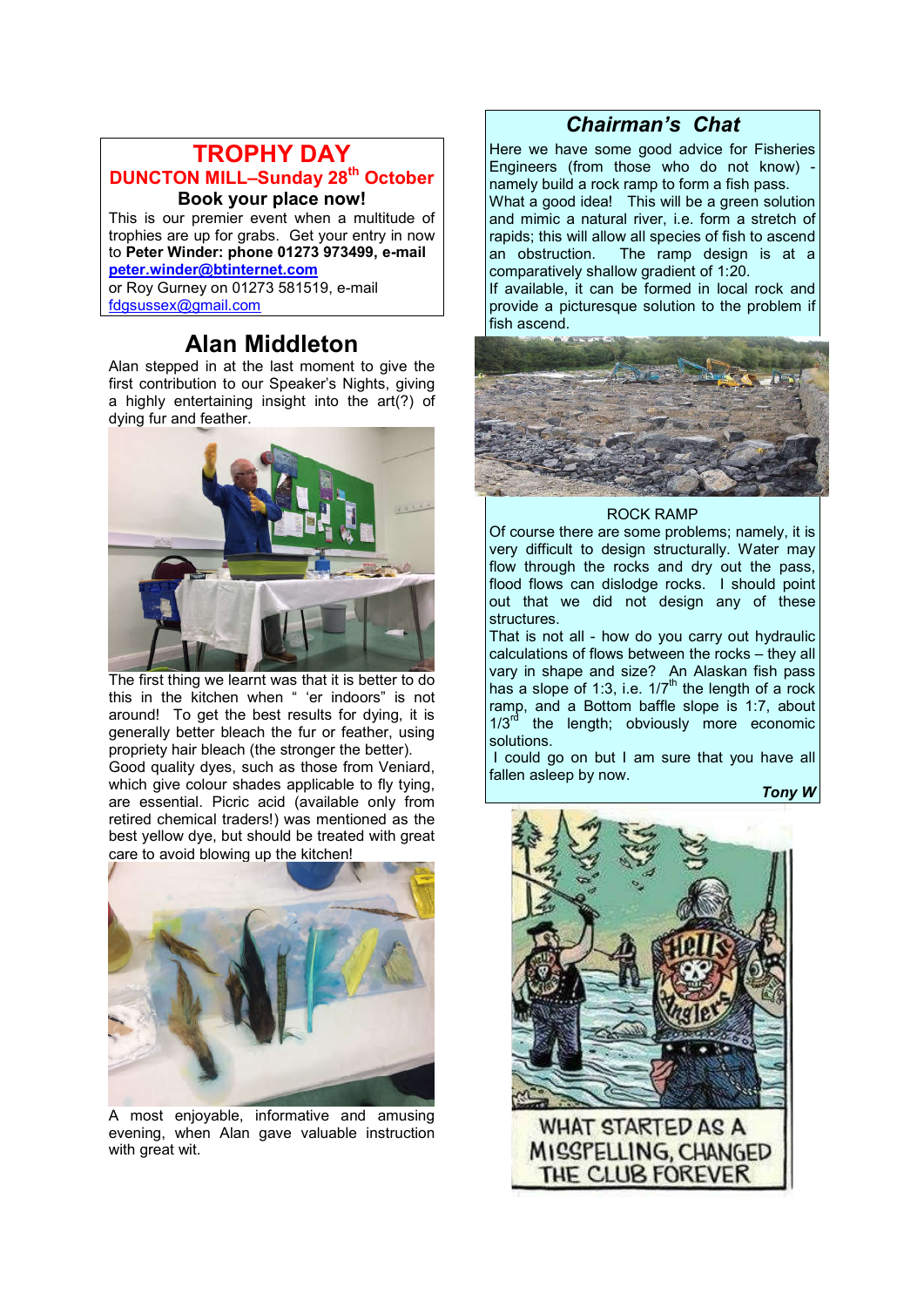# **A Ray Burt "Special"**

As some of you know I'm in the Ouse Valley Flyfishers and regularly write something for their quarterly newsletter, *The Dibblers Digest*. When I asked Roy if an appeal for a specific reel could be put in this newsletter and he agreed, but suggested I should write something as a "fee" seems fair enough so here it is - and blame **Royl** 

Those of you who go to the fly dressing classes each Thursday evening never see me as, I hate to say it as a member of the Fly Dressers Guild, I find tying trout flies a bit of a chore and now only tie flies that I can tie in five minutes. At one time I tied some Polish Woven Nymphs that took twenty minutes to tie and then I'd lose them on a snag in the bottom and think "what a waste of time that was". I've got more than forty boxes of flies, each holding on average two hundred and fifty flies, so don't really need to tie any more except replacements for lost flies. Out of these flies, I only use a small proportion of patterns but have been persuaded into tying more patterns by headings such as that on the front cover of the latest *Trout Fisherman* magazine, "35 Flies to try now".

The most successful flies are the ones you have confidence in and, far more important than asking someone what they have caught on, is at what depth and what type of retrieve. As George Selwyn Marryat, a friend of Frederick Halford, once said when asked the successful fly, he replied "the Driver". He was bemused by the answer, and it was not until Marryat explained "It's not the fly but the driver" that the penny dropped. I've always maintained that if you asked all the anglers what they caught on at the end of a day's fishing there would be a huge variety of patterns.

Now, having said that I find tying trout flies a chore, I love tying flies for my favourite fish - the Grayling. It's not only the flies that I find interesting, like Perdigones Ceramics and Garfunkels, but the methods that have been developed over the last thirty years - Czech style short range nymphing, longer range French nymphing, New Zealand style Klink and Dink, or more usually called the Duo method.

It shows how much my attraction for Grayling fishing is that each time I go involves a round trip of about two hundred and fifty miles and a ticket cost of £40 plus, but if you want to fish rivers like the Test, Itchen and Anton it's the price you have to pay. Anyway, I understand you can't take it with you, which is really good because In recent years I've shelled out on lighter rods, four weight, three weight and now two weight, and specialist lines and leaders.

I'm really pleased to see that the branch is having another day at Wherwell this year. It's a tough venue as because of the interest in Grayling fishing in recent years, it's pretty

heavily fished and consequently the fish are easily spooked. Another good water for Grayling is the Lower Itchen Fishery, and I also get to fish other private stretches of both rivers on days arranged by the area secretaries of the Grayling Society, which anyone interested in Grayling fishing should join.

*RB*

## **Material Opportunities.**

A recent visit to B & Q on Lewes Rd in Brighton found me "dragged" into the new Hobbycraft shop there by my other half, much to my initial disdain. However, wandering around the rather large store there are some bits which offer the fly-tyer access to either well known materials at much lower prices than specialist fly tying outlets or some possibly new materials.

The photo montage below shows some of the things I thought were quite useful but there are many others.



As the quality of photography is not great  $\overline{I}$  can elaborate by saying this includes coloured felttips, tools, threads, beads, storage, stick-on eyes, closed cell foam sheets, glues and feathers. The latter are not always of great quality but there were some cheap finds such as Peacock Eyes and various colours of Marabou at very good prices. I have already used some of the yellow foam to make sweetcorn "flies" for carp & caught on them at Passies, when the fish